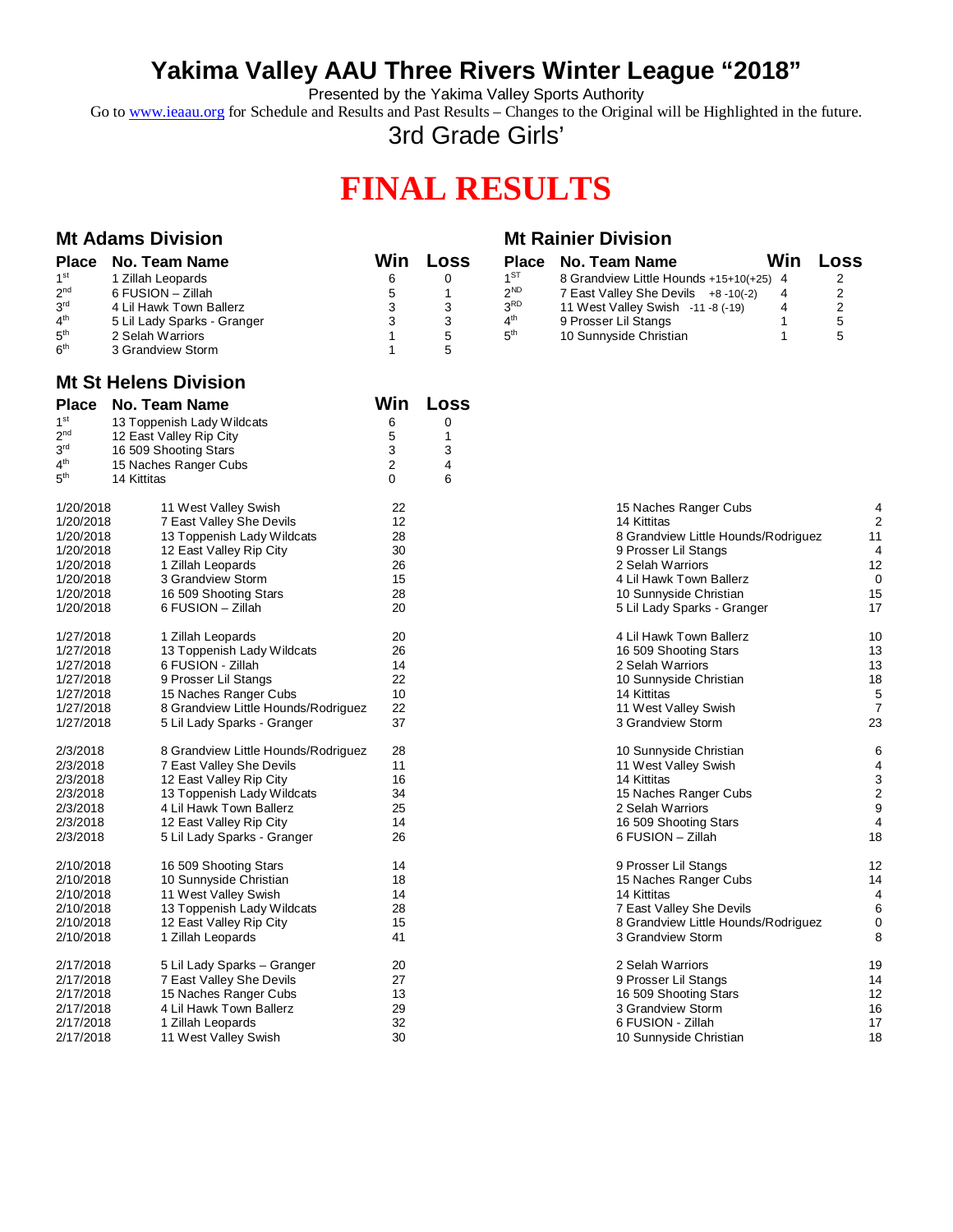### **Yakima Valley AAU Three Rivers Winter League "2018"**

Presented by the Yakima Valley Sports Authority

Go to [www.ieaau.org](http://www.ieaau.org) for Schedule and Results and Past Results – Changes to the Original will be Highlighted in the future.

### 3rd Grade Girls'

## **FINAL RESULTS**

| 2/24/2018 | 4 Lil Hawk Town Ballerz             | 22 | 5 Lil Lady Sparks - Granger | 14 |
|-----------|-------------------------------------|----|-----------------------------|----|
| 2/24/2018 | 6 FUSION – Zillah                   | 19 | 3 Grandview Storm           |    |
| 2/24/2018 | 8 Grandview Little Hounds/Rodriguez | 27 | 9 Prosser Lil Stangs        |    |
| 2/24/2018 | 13 Toppenish Lady Wildcats          | 20 | 14 Kittitas                 |    |
| 2/24/2018 | 12 East Valley Rip City             | 36 | 15 Naches Ranger Cubs       |    |
| 2/24/2018 | 7 East Valley She Devils            | 14 | 10 Sunnyside Christian      |    |
| 2/24/2018 | 1 Zillah Leopards                   | 28 | 2 Selah Warriors            | 12 |
| 3/3/2018  | 13 Toppenish Lady Wildcats          | 15 | 12 East Valley Rip City     | 12 |
| 3/3/2018  | 6 FUSION - Zillah                   |    | 4 Lil Hawk Town Ballerz     | 8  |
| 3/3/2018  | 16 509 Shooting Stars               | 18 | 14 Kittitas                 |    |
| 3/3/2018  | 2 Selah Warriors                    | 25 | 3 Grandview Storm           |    |
| 3/3/2018  | 11 West Valley Swish                | 30 | 9 Prosser Lil Stangs        | 26 |
| 3/3/2018  | 1 Zillah Leopards                   | 32 | 5 Lil Lady Sparks - Granger | 18 |
| 3/3/2018  | 8 Grandview Little Hounds/Rodriguez | 26 | 7 East Valley She Devils    | 16 |
|           |                                     |    |                             |    |

#### **Mt Adams Division**

Page 2

**Championship Team**

**Zillah Leopards Coach: Brandie Valadez Players: Kaylyn Nash, Makaila Villanueva, Kaedence Loomis, Laila Flores, Bella Valadez, Fatima Rincon, Madison Farias, Victoria Walle, Paige Favilla, Miya Lopez**

**2 nd Place Team Fusion Coach: Kerry Jensen Players: Anapaola Ventura-Razo, Brooklin Hettich, Abrianna Correa, Jazmine Botello, Olivia Razo, Maelee Whitefoot, Kameryn Jensen, Katrina Heilman, Azaria Torres**

**3 rd Place Team Lil Hawk Town Ballerz Coach: Brian Strong Player: Callie Strong, Arianna Macias, Anabel Camacho, Miranda Juarez, Yzabela Arizpe, Desani Villegas, Keirah Stevens Cecilia Ramos, Priscilla Thomas, Moni Rae Jim, Angelina Buck**

**4 th Place Team Lil Lady Sparks Coach: Frank Alegria Players: Viviana Hernandez, Armani Salas, Allynah Garza Olbera, Lizette Mancilla, Amaree Golob, Liliana Bobadilla, Caleigh Brown, Dayamin Martinez, Josie Moreno, Izabella Lopez, Presley Moreno**

**5 th Place Team Selah Warriors Coach: Talia McLain and Malissa Dubin Players: Makenzie Pitzer, Alexa Pilkinton, Lyla Mclain, Madison Durbin, Chloe Myers, Makenna Pepper, Addison Weber, Emily Weiss, Maddie Phinney**

**6 th Place Team Grandview Storm Coach: Robert Rodriguez Players: Karina Valencia, Jazlyn Martinez, Jaslene Campos, Silver Rodriguez, Kayla Padilla, Kaiya Salinas, Elisa Lua, Abbygail Castaneda**

### **Mt Rainier Division**

**Championship Team Grandview Little Hounds Coach: Johnny Rodriguez Players: Layla Martinez, Jennalynn Garza, Liliana Garza, Sarai Perez, Elizabeth Perez, Jayla Sanchez, Melannie Ramirez, Sophia Benavidez, Leyla Rodriguez, Madeline Cruz**

**2 nd Place Team East Valley She Devils Coach: Nicholas Fries Players: Allison Fries, Violet Base, Alexzandra Long, Alexis Overacker, Rylie Carter, Emma Martinez, Bianca Guido, Maya Fischer, Kathryn Kisner**